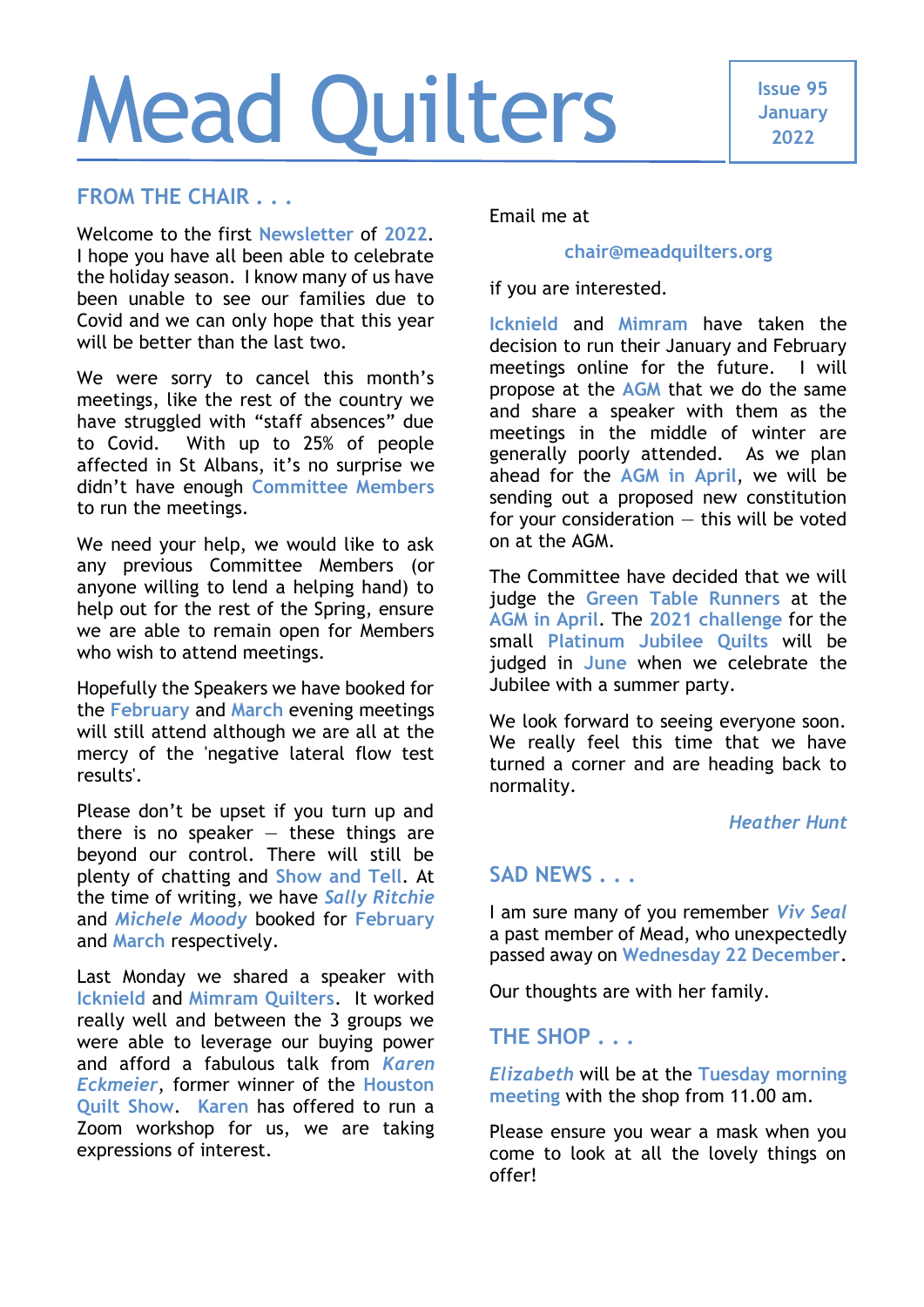# **SUBSCRIPTION FEES . . .**

Thank you to those who have paid their subscription fees for this year. If you haven't got round to it yet and intend to continue membership, please organise payment by the end of **January** at the latest.

Alternatively, if you do not wish to remain a member, please drop an email to **[membership@meadquilters.org](mailto:membership@meadquilters.org)**

### Many thanks

*Rebekah Cornford* **Membership Secretary**

## **APOLOGY . . .**



This lovely quilt I wrongly attributed to *Valerie Pollington* in last month's Newsletter. It was in fact, made by *Jennifer Shields*. My apologies to both. *Linda Cosgrove*

# **BABY QUILTS FOR WATFORD GENERAL HOSPITAL . . .**

Thirty baby quilts were delivered to the Hospital before Christmas and were warmly and gratefully received.

The **Neo Natal Unit** have said it would be very useful if we were able to make

incubator covers. They need to be 40 inches by 30 inches with dark material on the back to keep out the light.



I have lots of sheets which have been donated to me in good condition and could be dyed to use if anyone would like them.

Please contact me on

**[ginny@meadquilters.org](mailto:ginny@meadquilters.org)**

if you are interested.

*Ginny Edwards*

# **COVID RESTRICTIONS . . .**

We ask the following precautions be taken into account:

If you feel unwell, please stay at home.

Please take a lateral Flow Test before leaving home.

Please wear a mask whilst in the hall and use the hand sanitiser when coming in.

The good news – we will be resuming refreshments. *Alison King* will serve tea and coffee in the kitchen, but we ask that no more than two people come into the kitchen at any time. Please continue to wear a mask except when you are eating or drinking.

We will continue to open the doors and windows to allow adequate ventilation so please wear an extra layer if you feel the cold.

If you subsequently test positive, please let one of the **Committee** know.